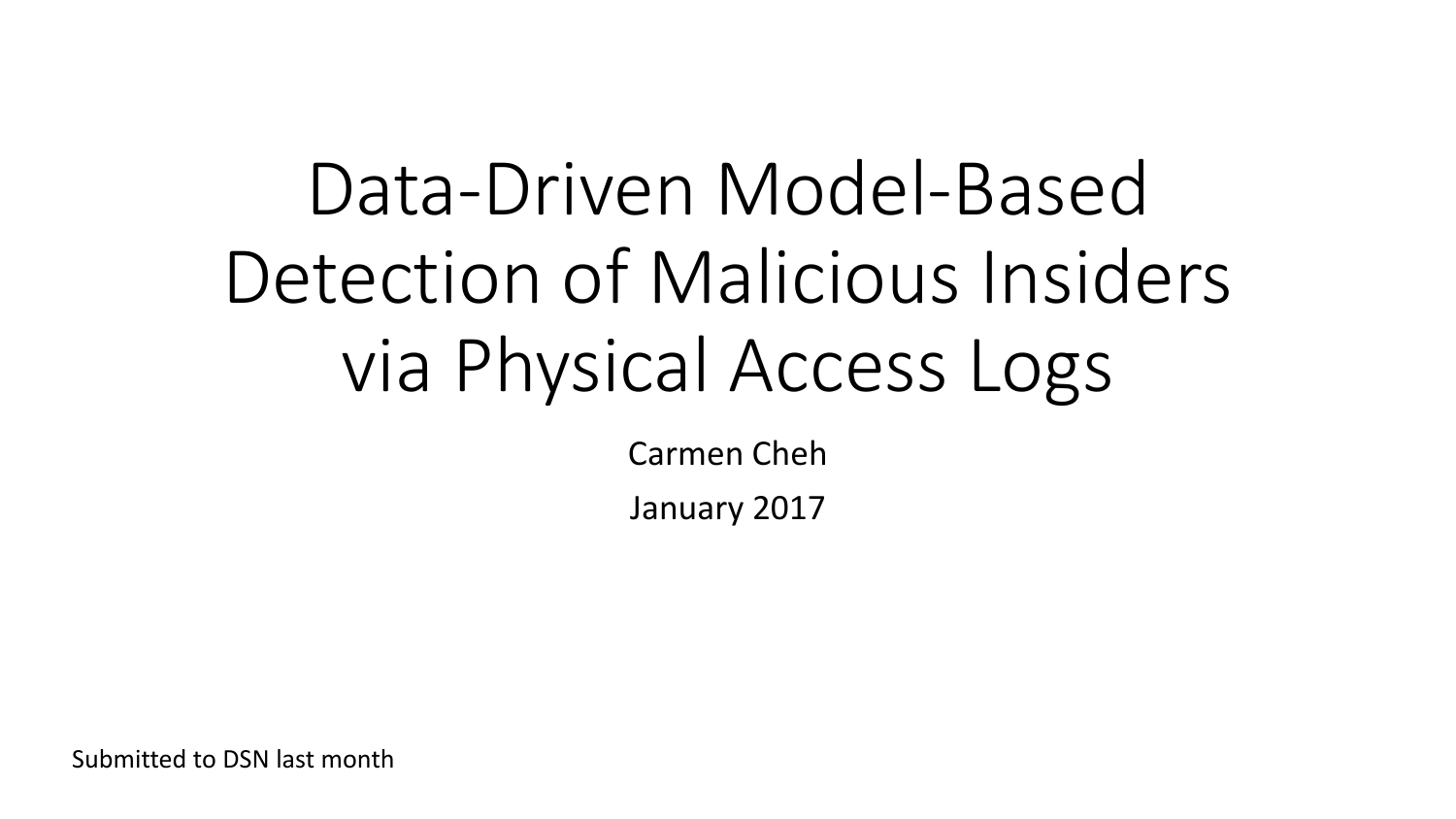### Motivation

- Insider threats are always approached from cyber aspect but physical security is also very important.
- Current building access controls are static and over-permissive
- We need a world view of the physical domain (e.g., location, movement behavior).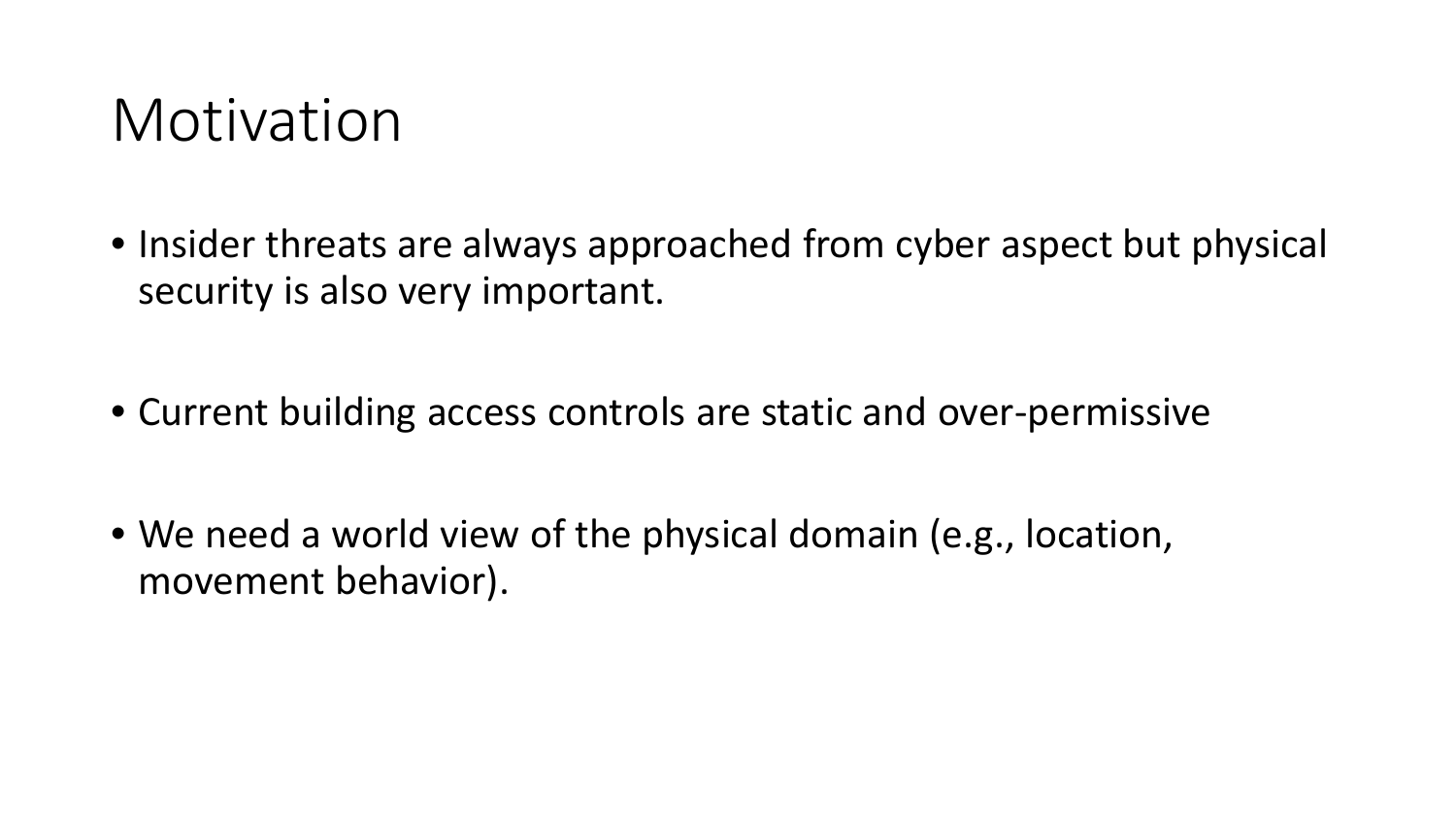# Threat Model

- Goal is to physically tamper with assets in room
- Users who have gained access to legitimate access control device (e.g., card, badge)
- Access control device has been granted access to room
- Assume that adversary access of room for malicious intent will deviate from typical work flow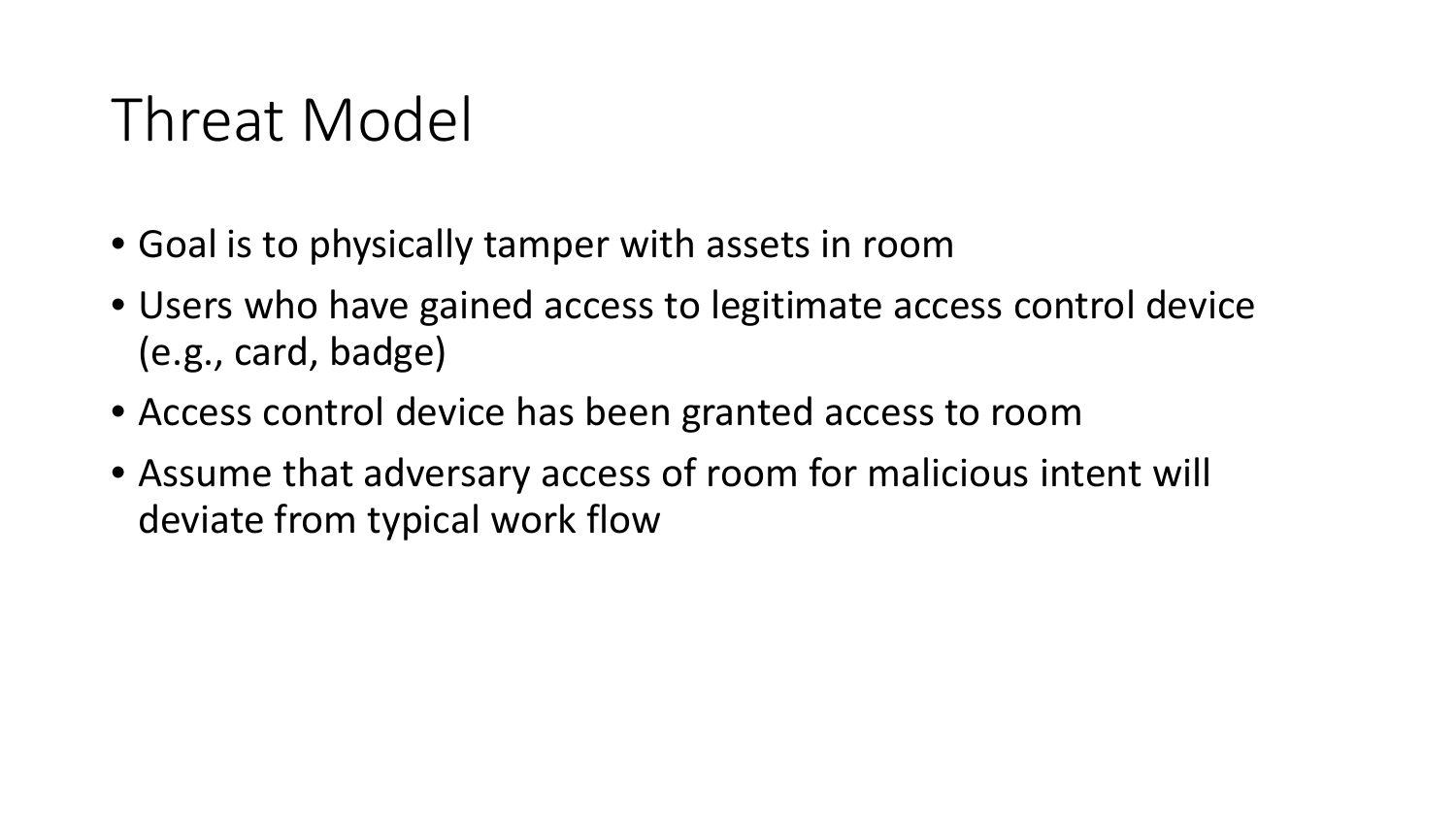### Contribution

- Use domain knowledge to
	- Choose correct model
	- Establish context of movement in terms of location
- Create updatable world view of physical behavior
- Questions to answer
	- Can we characterize user's movement behavior in a complex real-world system?
	- How can we model movement behavior?
	- Can we perform online-based detection and what factors affect the detection capability?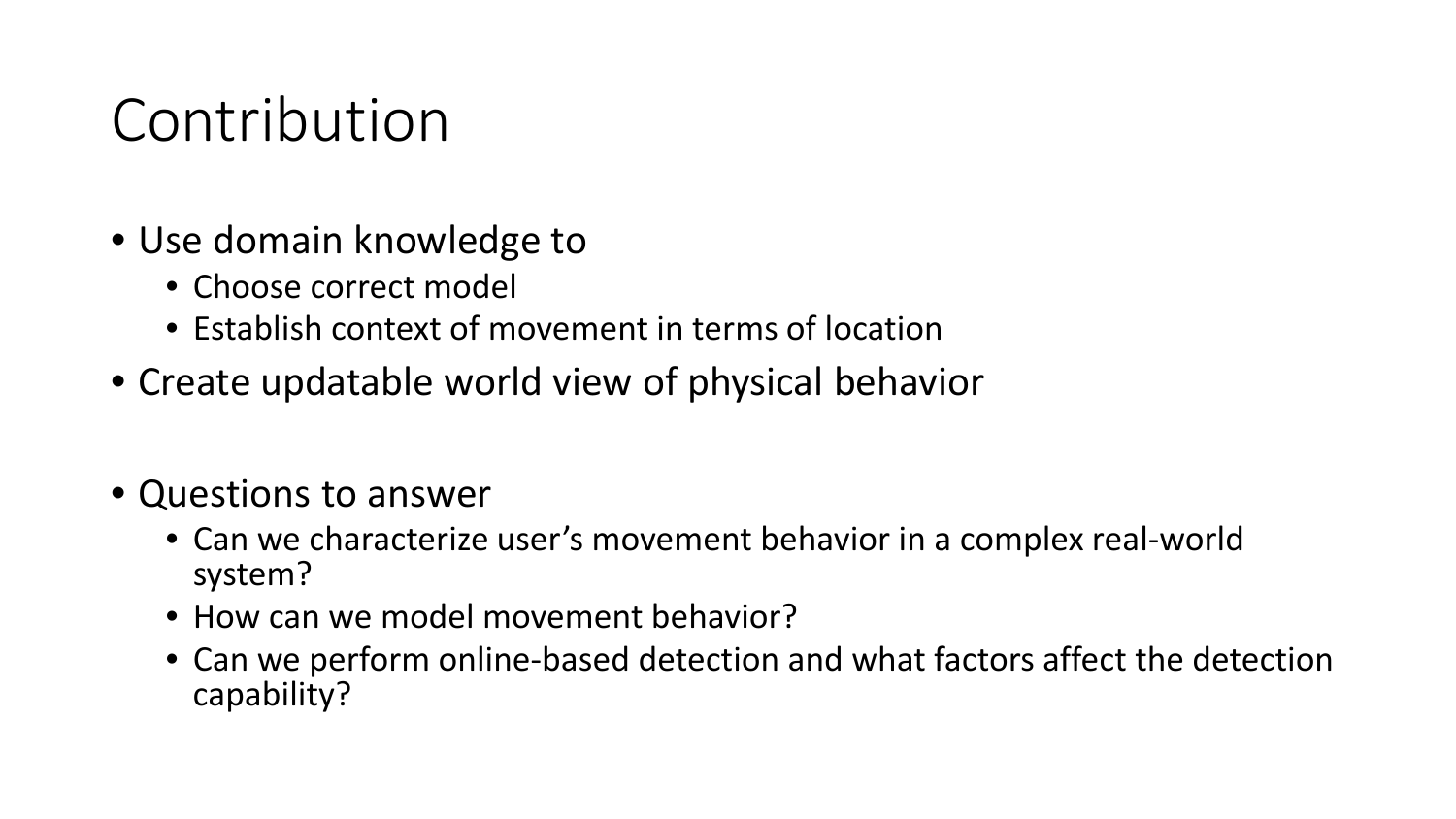# Our Approach

- Systematic, contextual solution to analyze system and its users
- Offline phase
	- Characterizes user based on past movement pattern
	- Learns appropriate model using past movement pattern
- Online phase
	- Utilize learned model from offline phase, together with building topology to detect anomalies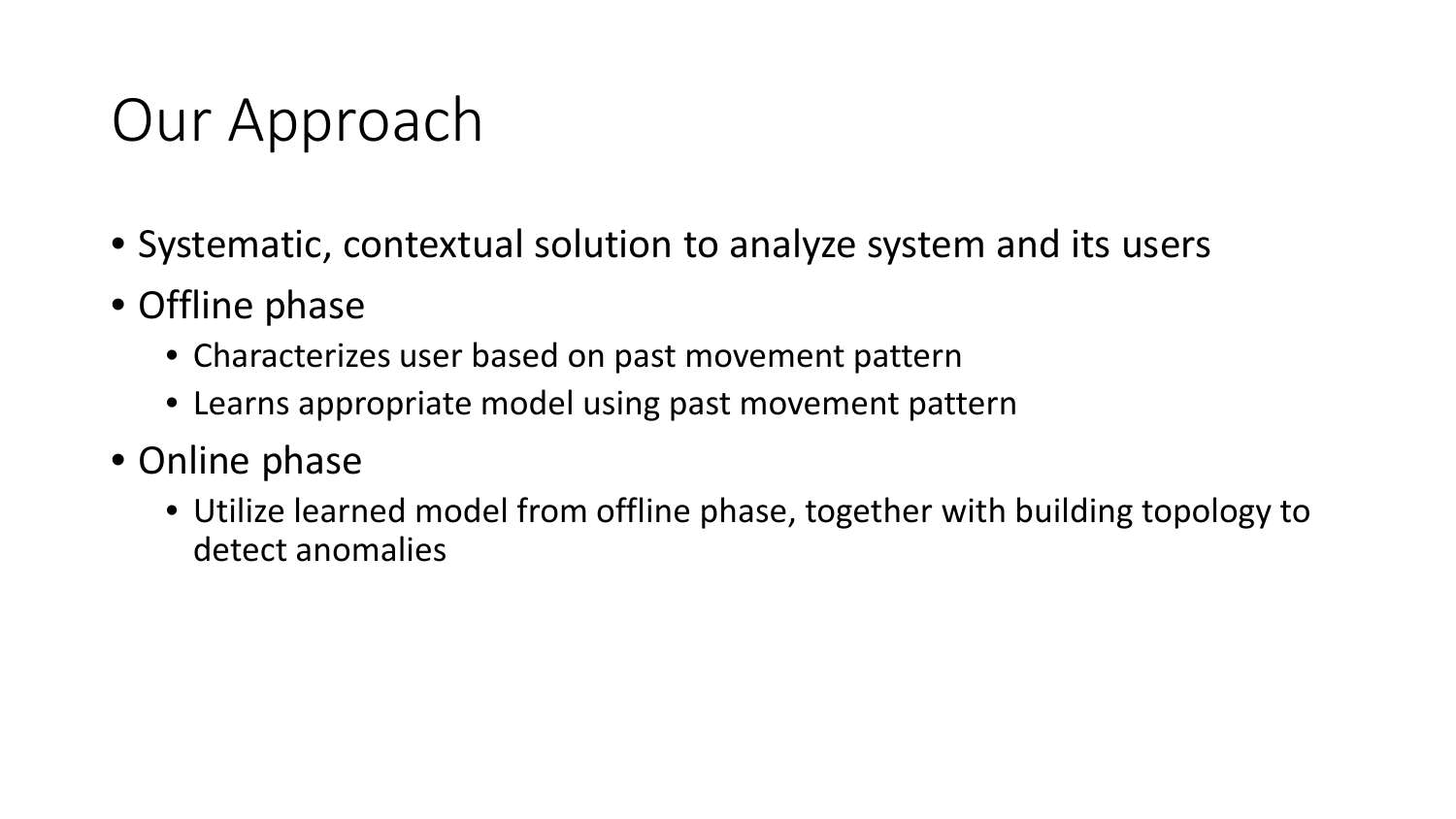# Offline phase

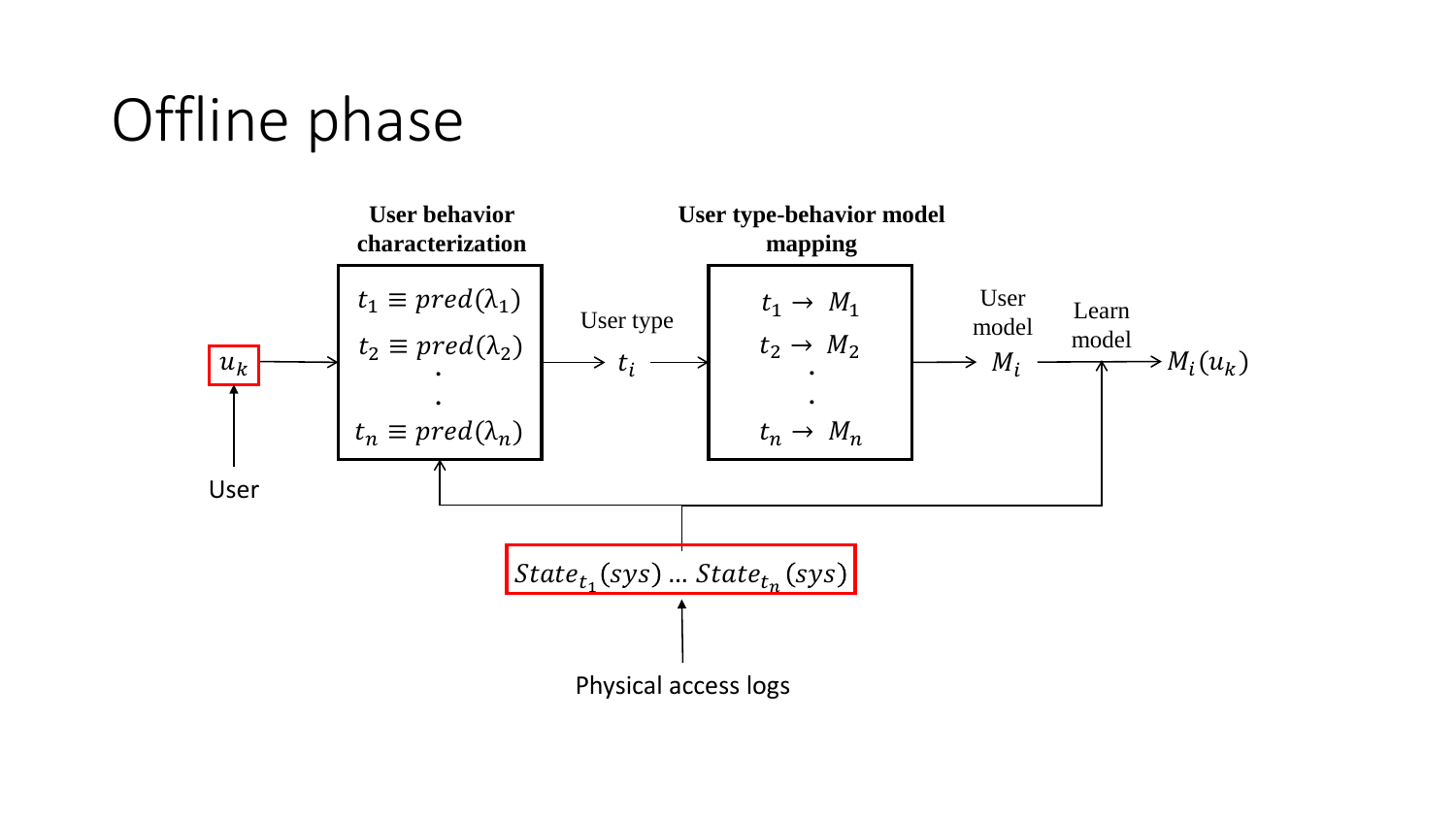# Online phase

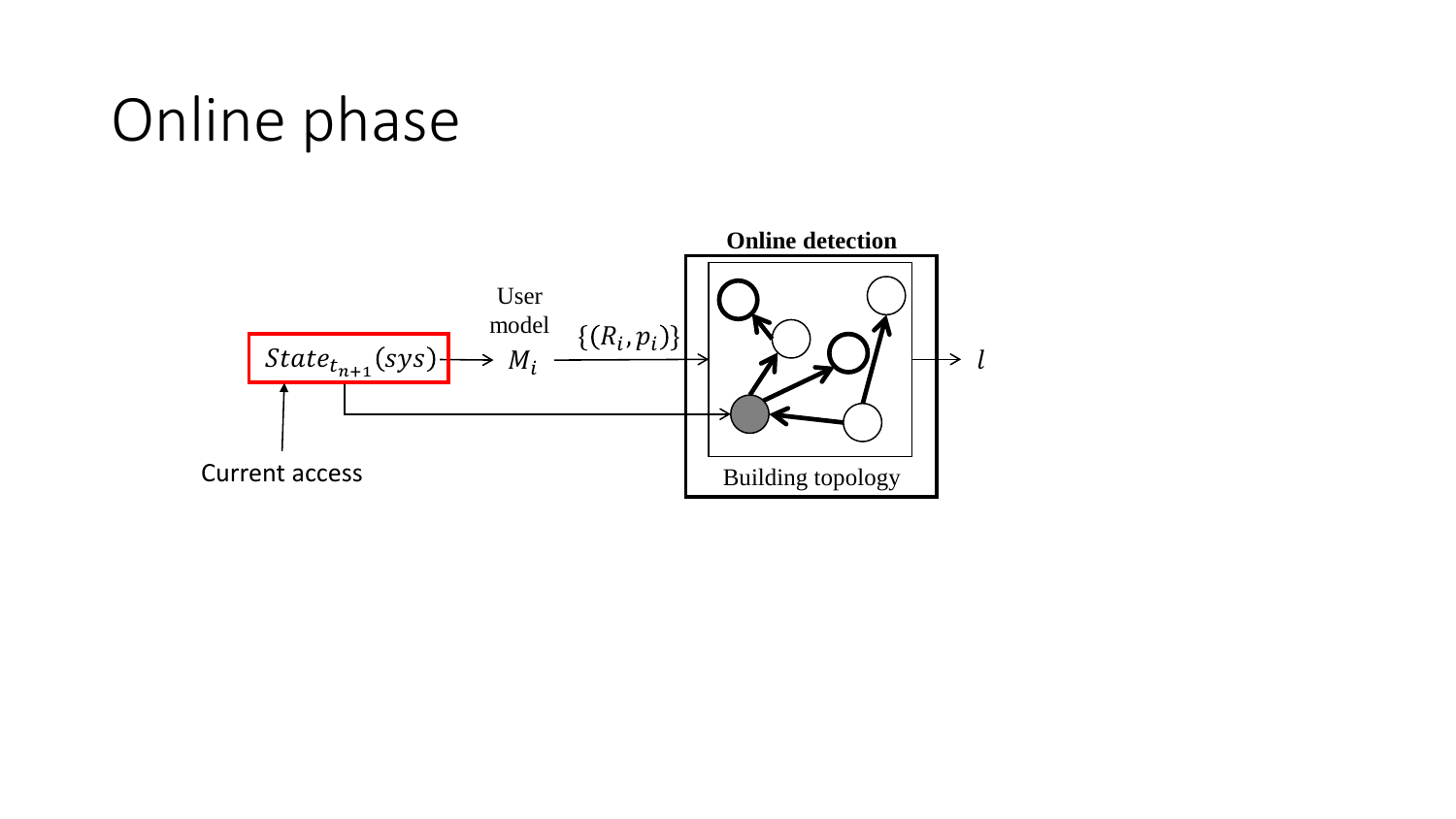### Use Case – Railway Transit System

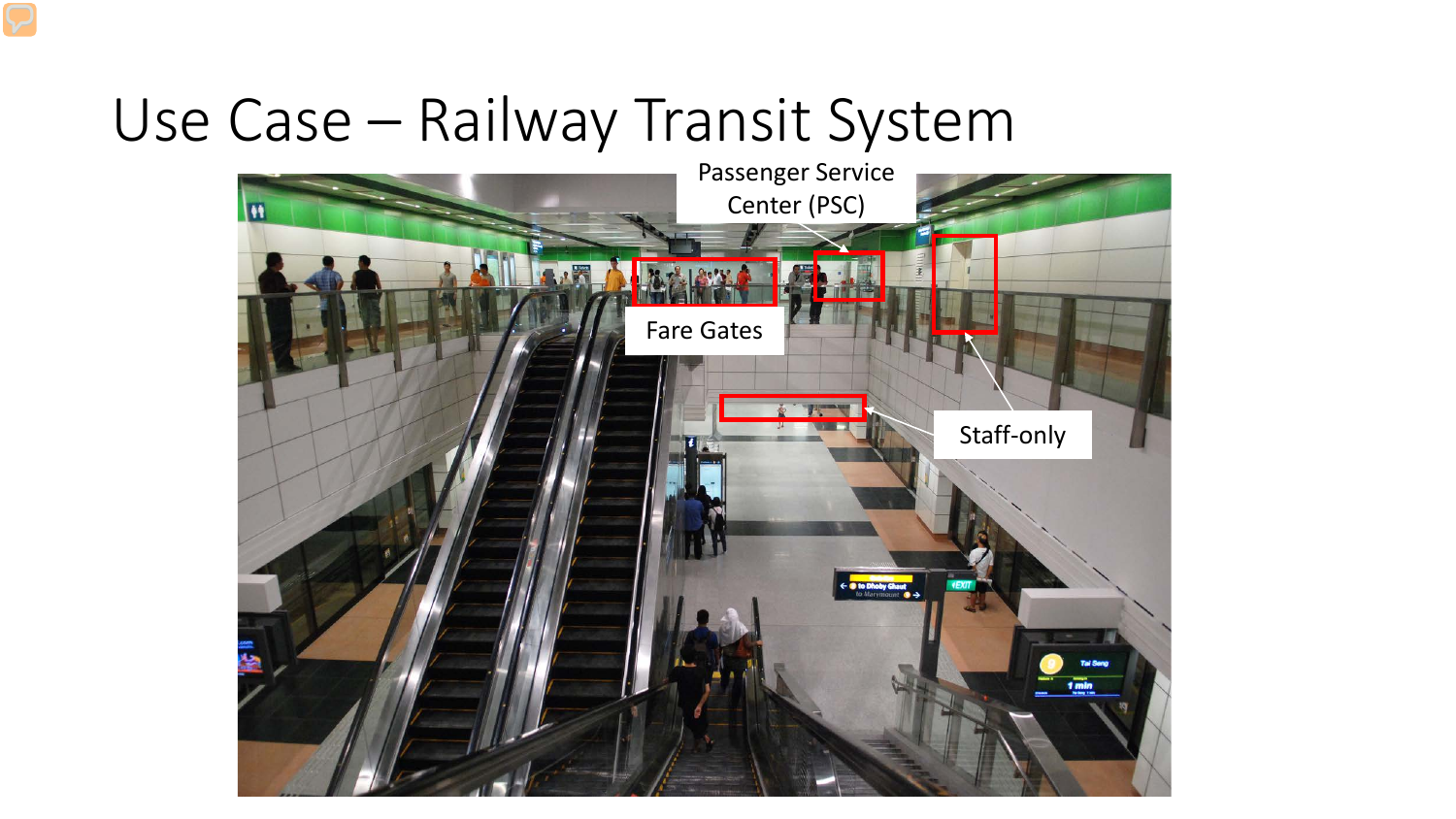# Offline phase – user type



- Two types of users
	- $t_1$  fixed shift, regular behavior (e.g., station operators)
	- $t_2$  moves on-demand based on event occurring in system (e.g., maintenance staff)
- We can measure regularity by defining  $\lambda$  as entropy of time series of previous movement  $(R_1 \rightarrow R_2 \rightarrow R_3 \rightarrow R_1)$

• 
$$
t_1 = (\lambda < E)
$$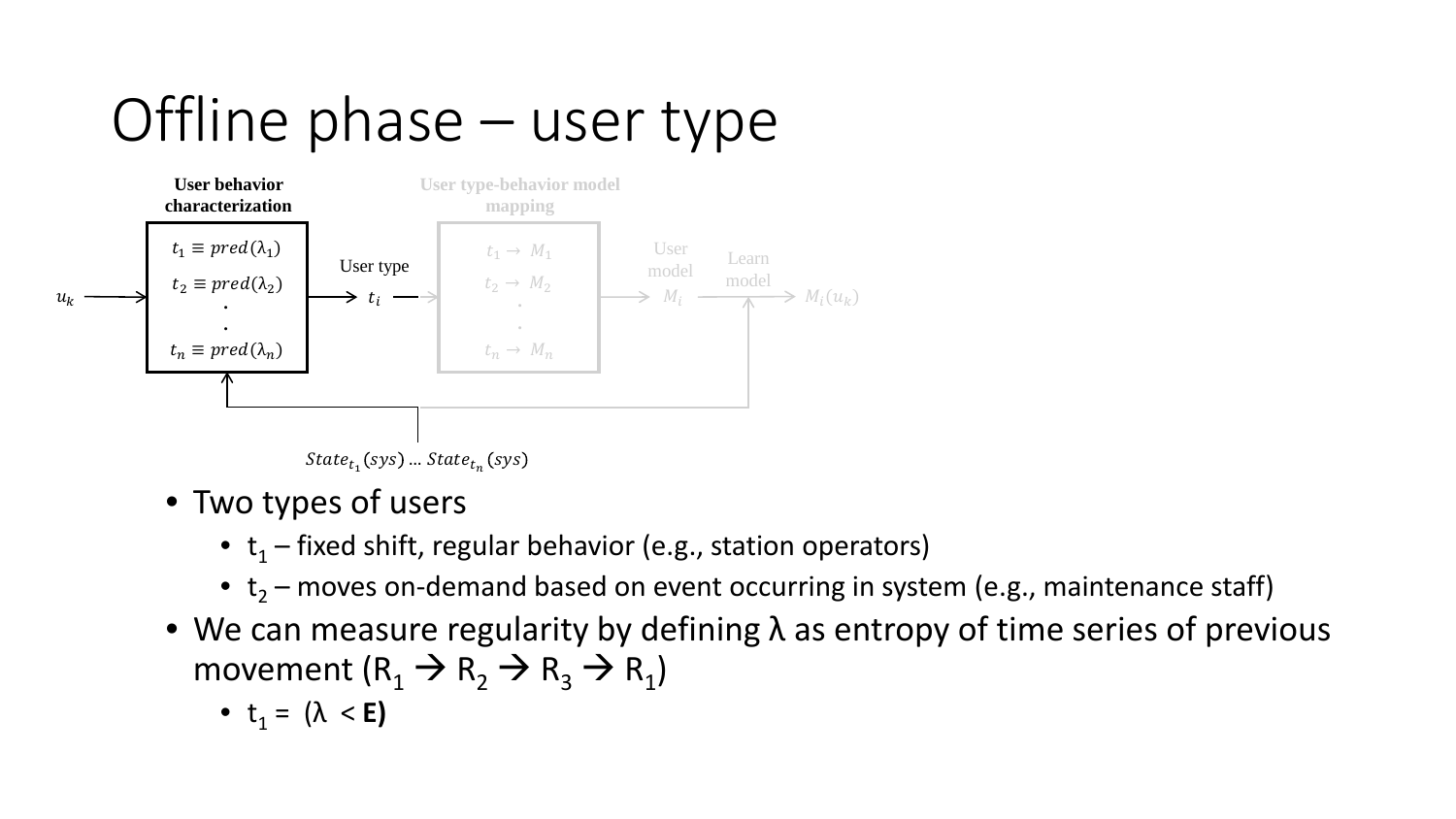# Offline phase – behavior model



 $\bullet$  t<sub>1</sub>

• Markov model (states are rooms, transition rates are frequency)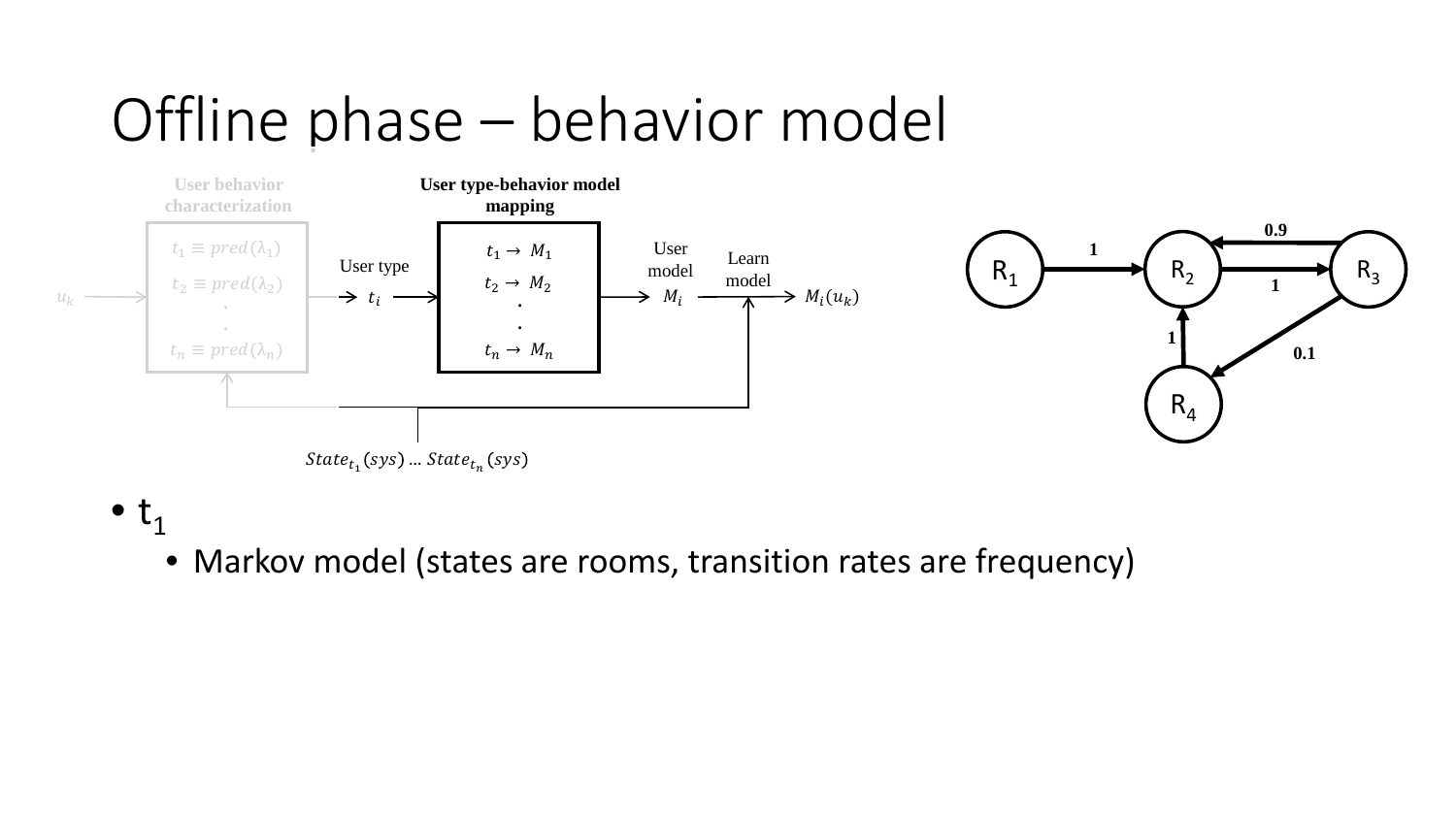



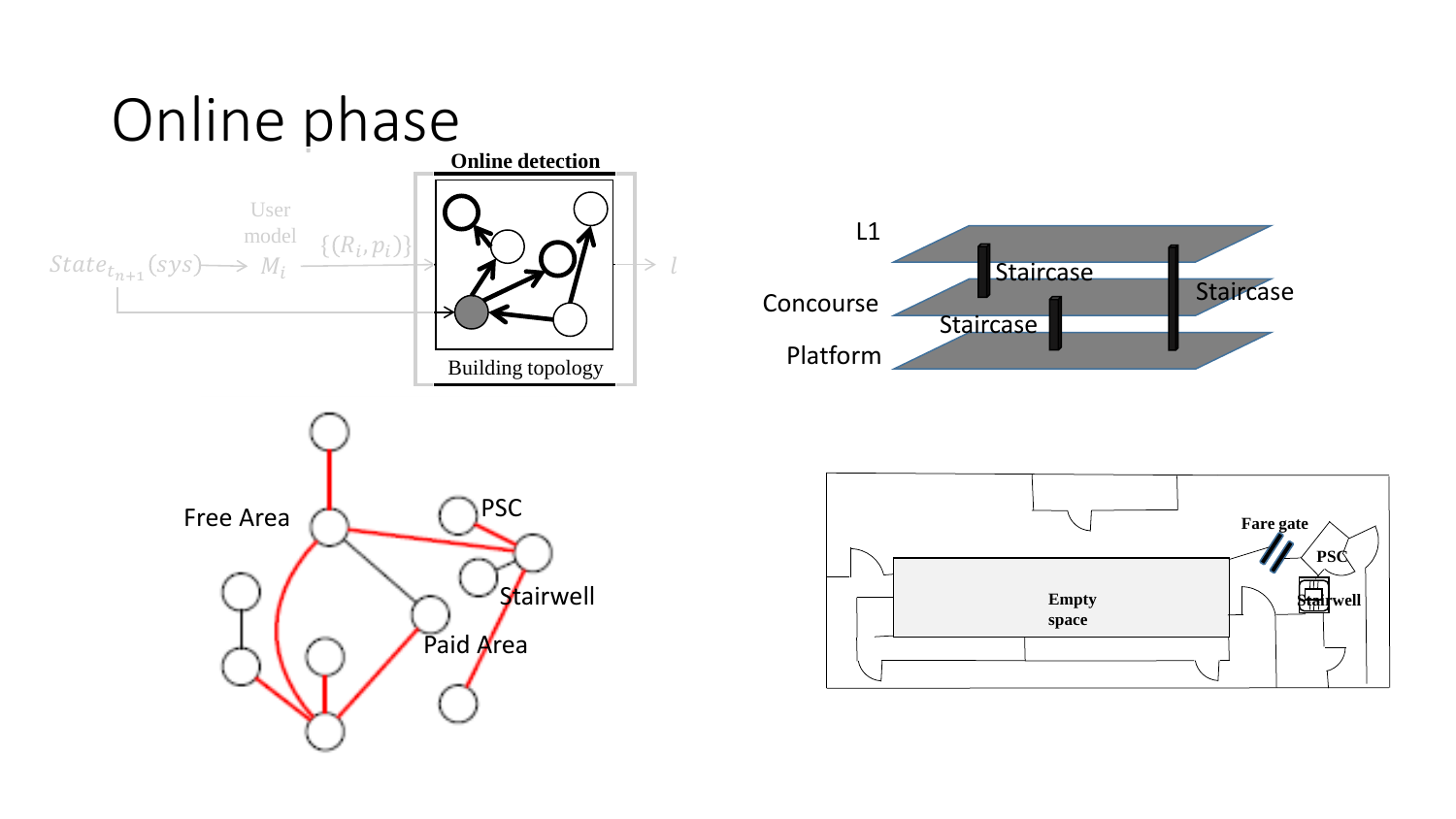

• General algorithm

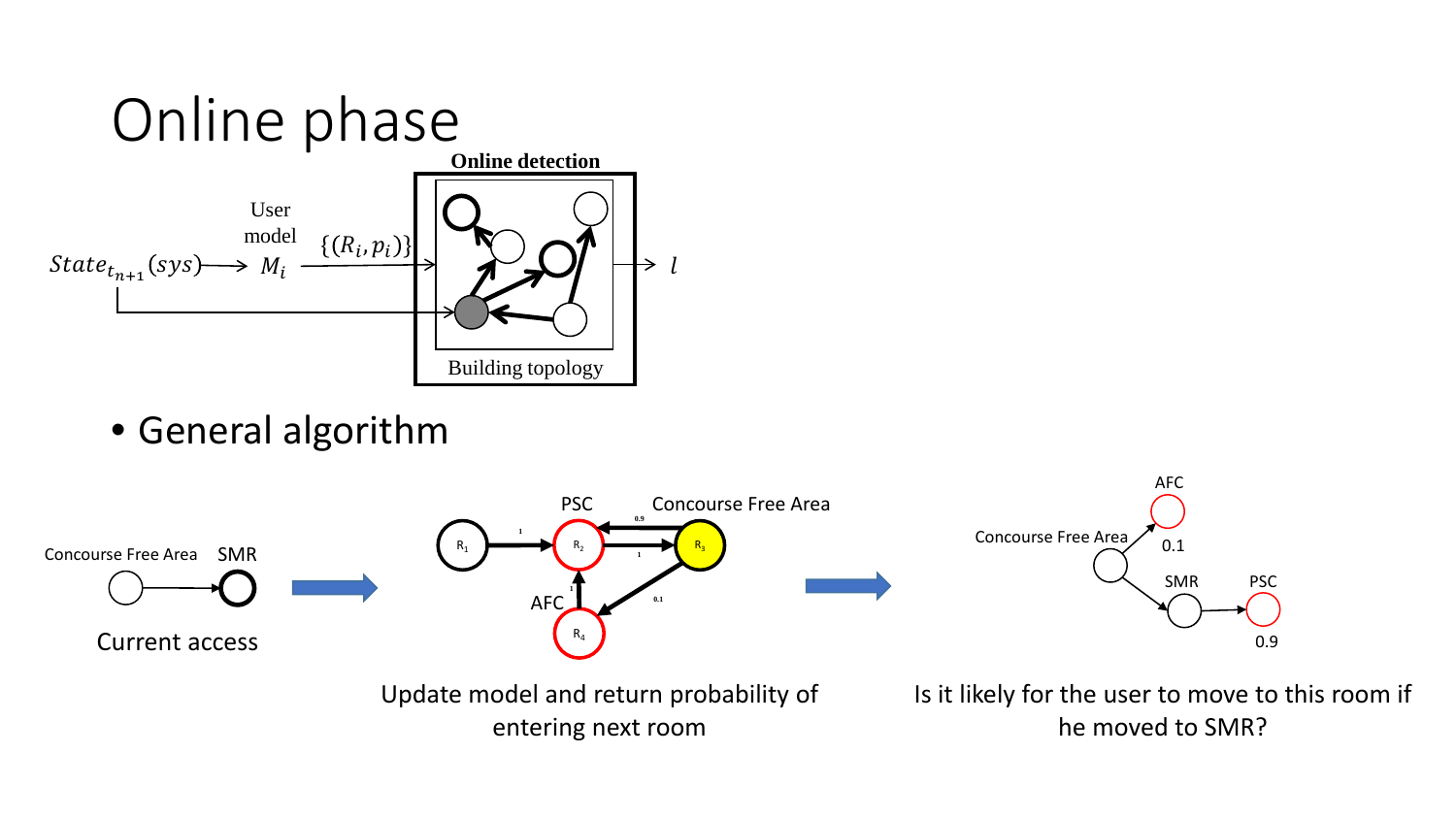### Evaluation - dataset

- June to October 2016
- One small station, one interchange station
- Data:
	- 1234, 00:11:22 6/4/2016, Door1, Access
	- 1234, 00:12:22 6/4/2016, Door2, Card Not Valid

|            | <b>Small station</b> | Interchange station |
|------------|----------------------|---------------------|
| # Users    | 366                  | 490                 |
| # Accesses | 85670                | 151025              |
| # Rooms    | 62                   | 55                  |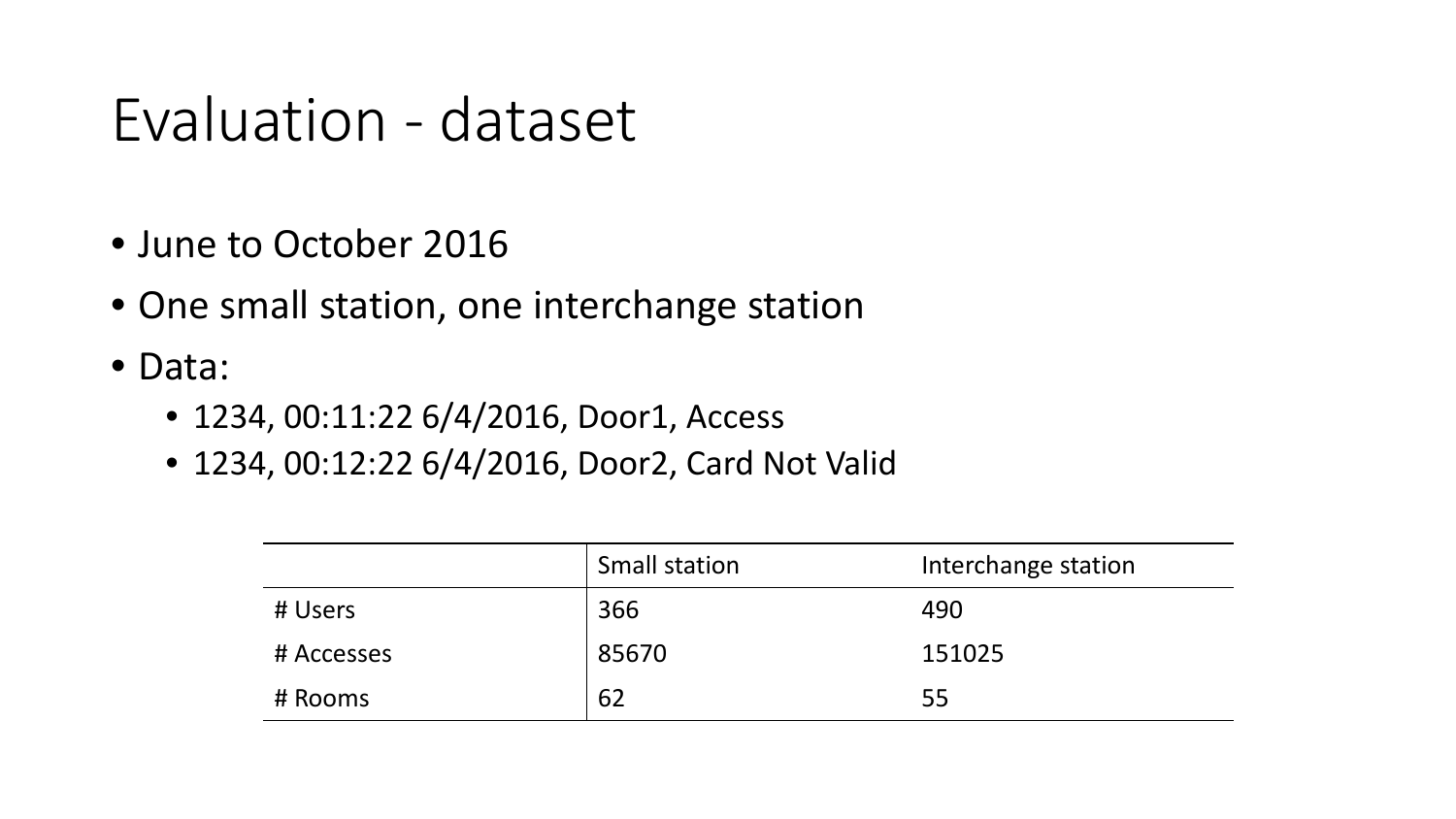### Results – detection capability

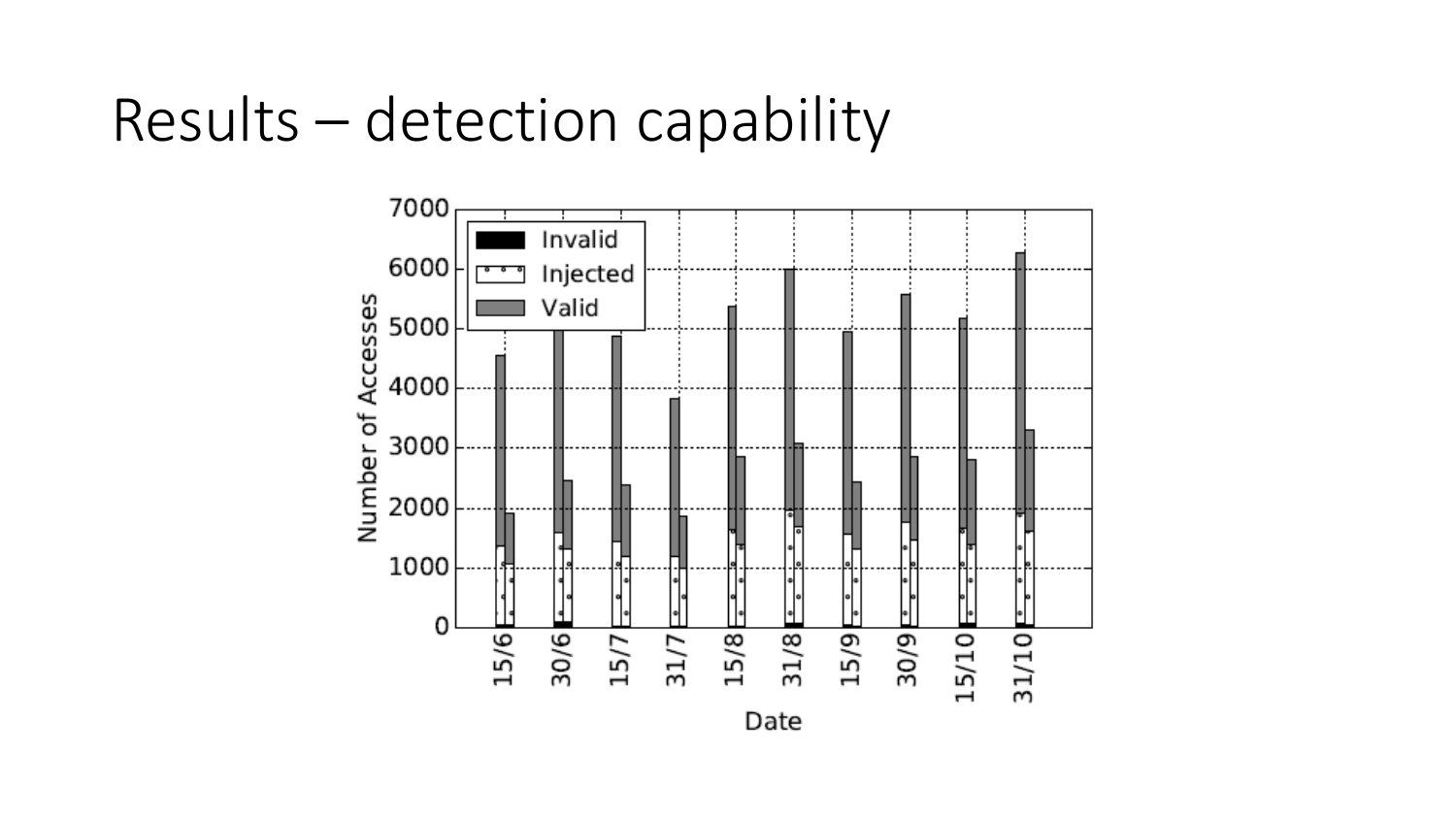#### Results – user characterization

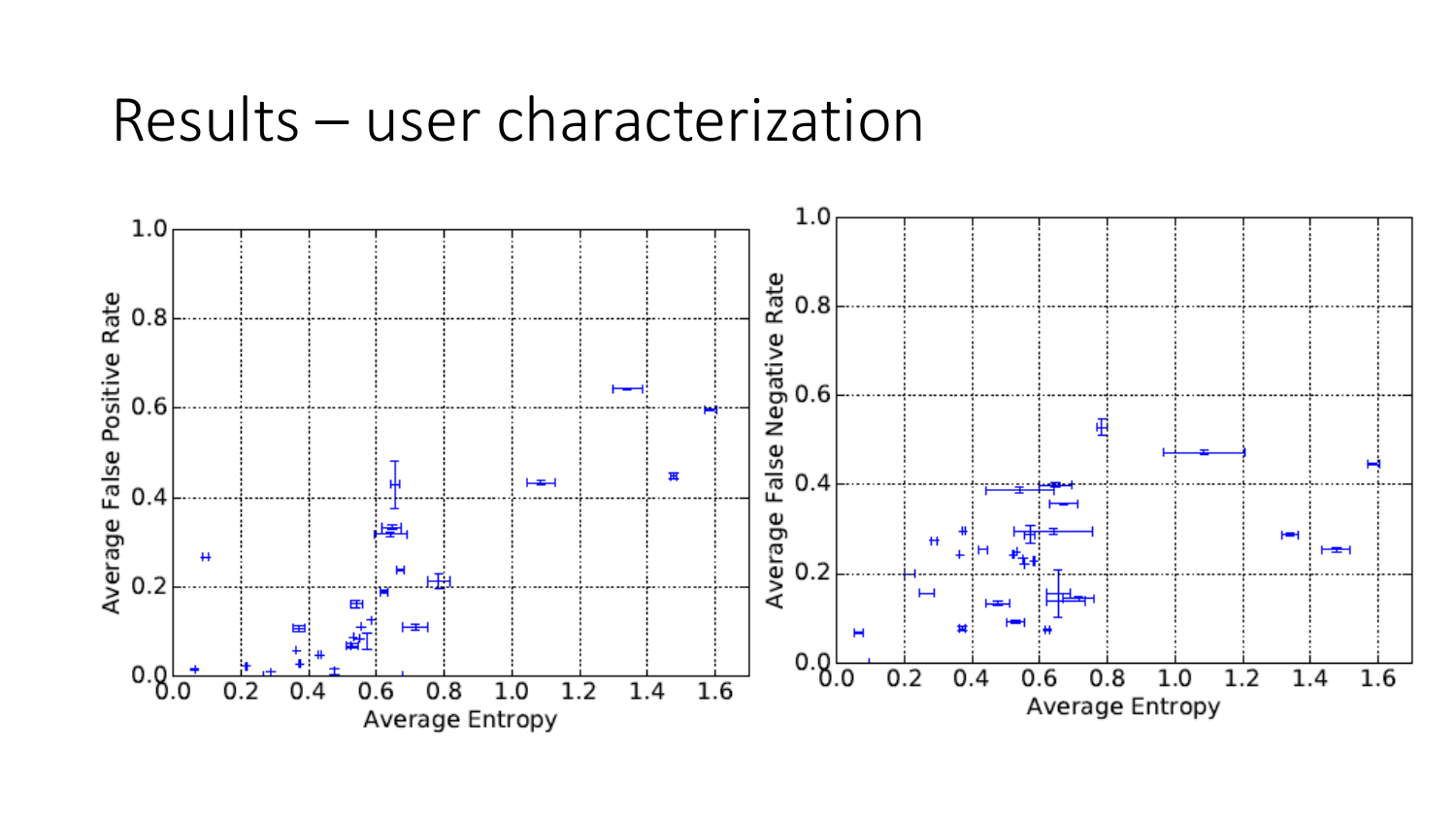### Results – online detection

- We detect most malicious movements after their second door access
- Station layout, and user's physical movement behavior affect online detection results